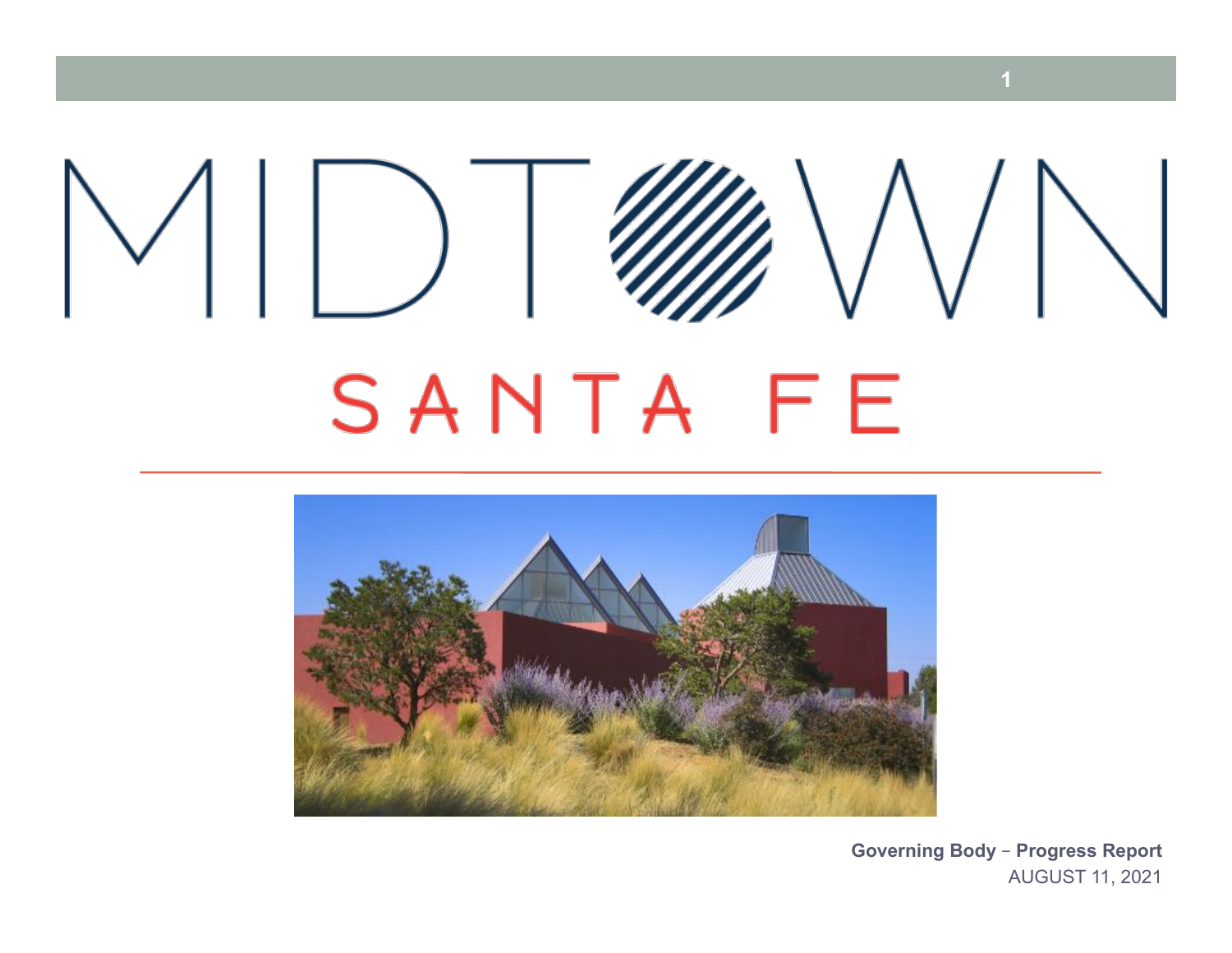# ACTION PLAN – 9 Actions

- 1. City As Master Developer (Cancel RFEI Solicitation)
- 2. Rezone Site (Development Framework Plan)
- 3. Plan for Infrastructure
- 4. Reuse Existing Buildings for Community Purposes
- 5. Prepare Site and Buildings for Reuse and Redevelopment
- 6. Promote Garson Studies Complex
- 7. Identify Parcels for Mixed-Income and Affordable Housing Development
- 8. Access and Establish a Public Funding Mechanism
- 9. Engage the Public for Development Planning

*(From Memo to Governing Body, from Rich Brown, Director of Community & Economic Development, dated March 26, 2021)*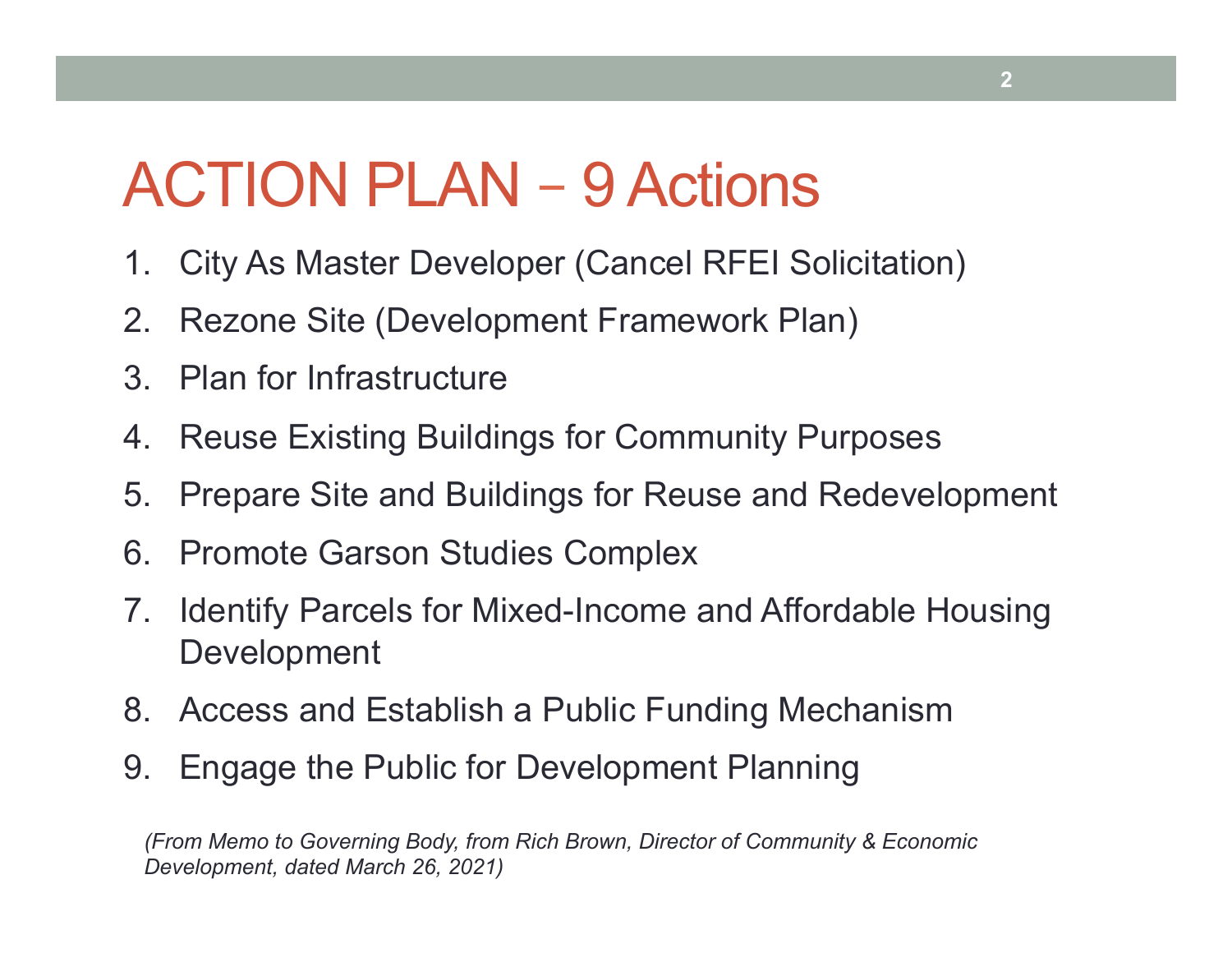### Midtown Santa Fe: 3 Goal Areas

#### Long-Term Development Goals

- Higher education
- •Housing choices for all incomes
- •Film and multimedia industry
- •Local community arts and culture
- •Technology and innovation

#### Public Policy Financial Goals

- •Generate near-term revenues to pay operating costs (including bond repayment)
- •Create long-term value to achieve economic and community development goals

#### **Community** Development Goals

- •Public Engagement
	- Inclusive
	- Transparent
- •Development
	- Sustainable
	- Equitable
	- Public Open Space and Facilities

Based on the Midtown Planning Guidelines approved by the Governing Body in 2018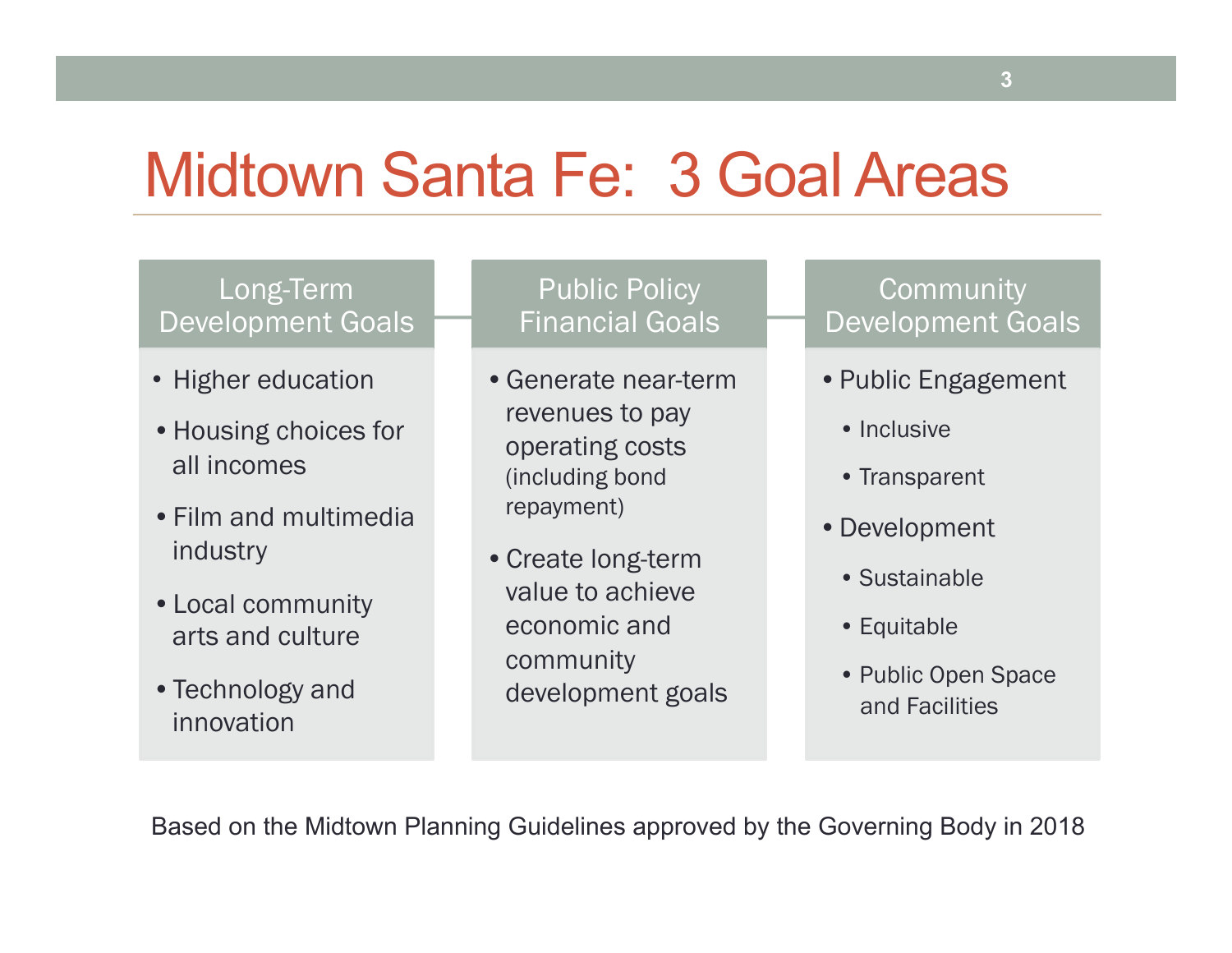## PLANNING SESSION – Listening

The City's Midtown Planning Team and Staff facilitated a series of Public Listening Sessions July 20-22, which included a Midtown Site Walk.

Began with a shared **Vision** and general land use guidelines that were developed through many years of public input stemming as far back as the **Midtown Local Innovation Corridor Overlay District (LINC)** planning events and zoning approvals for the St Michaels and Cerrillos corridors, and again in 2018 that culminated in the **Midtown Planning Guidelines** approved by the Governing Body in 2018.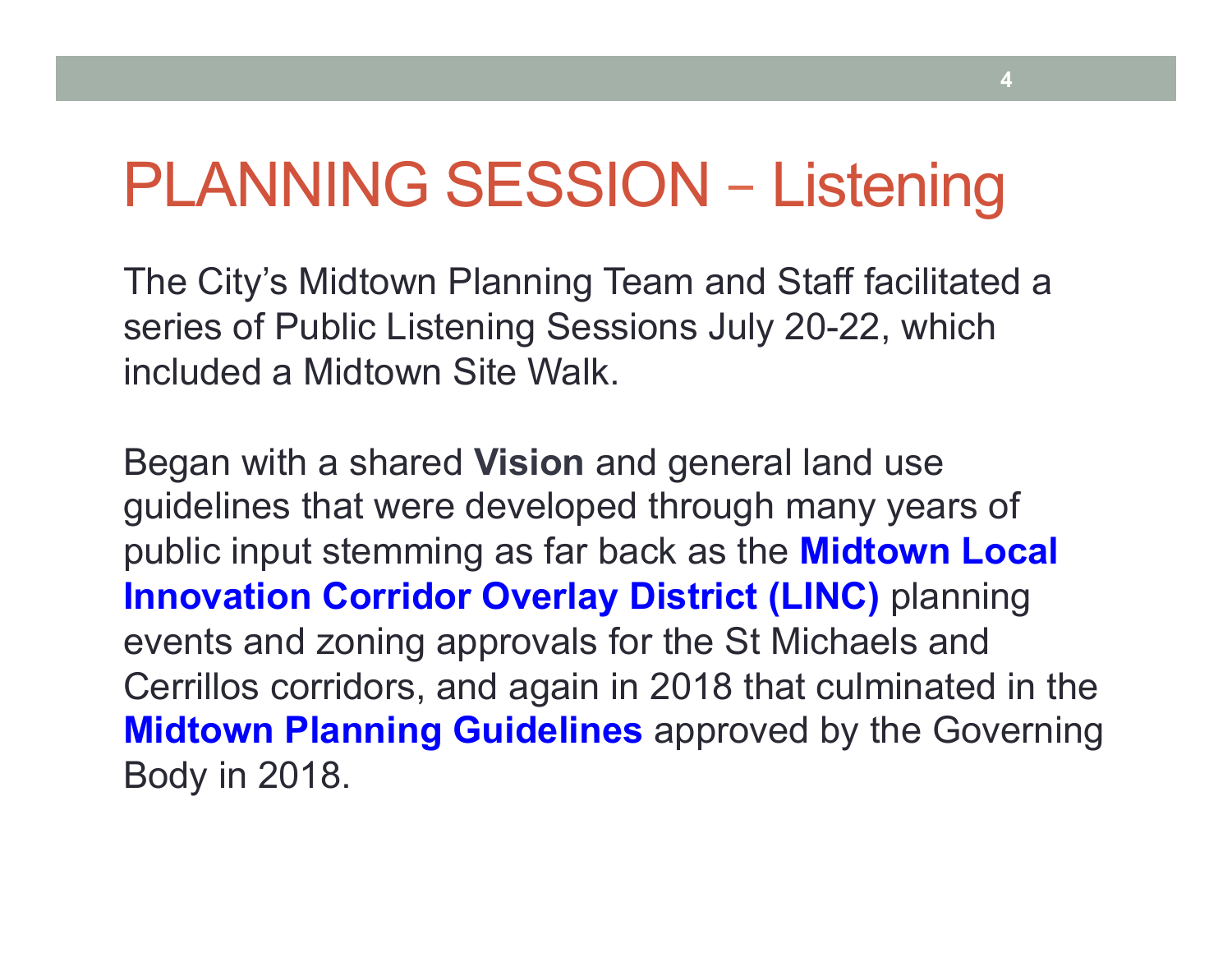### MIDTOWN VISION

Over time, our community aspires for the Midtown District, inclusive of the Midtown LINC area, to be an essential hub of Santa Fe reflecting the city's heritage and culture where all residents are invited to live, work, play, and learn.

We want the Midtown Property to become the most creative location in the U.S. where a wide diversity of people interact and collaborate to find their passions; build their skills for a great career; live in a thriving, vibrant neighborhood and city; and create a great future for our community, region and beyond."

Excerpt from the Midtown Planning Guidelines approved by the Governing Body in 2018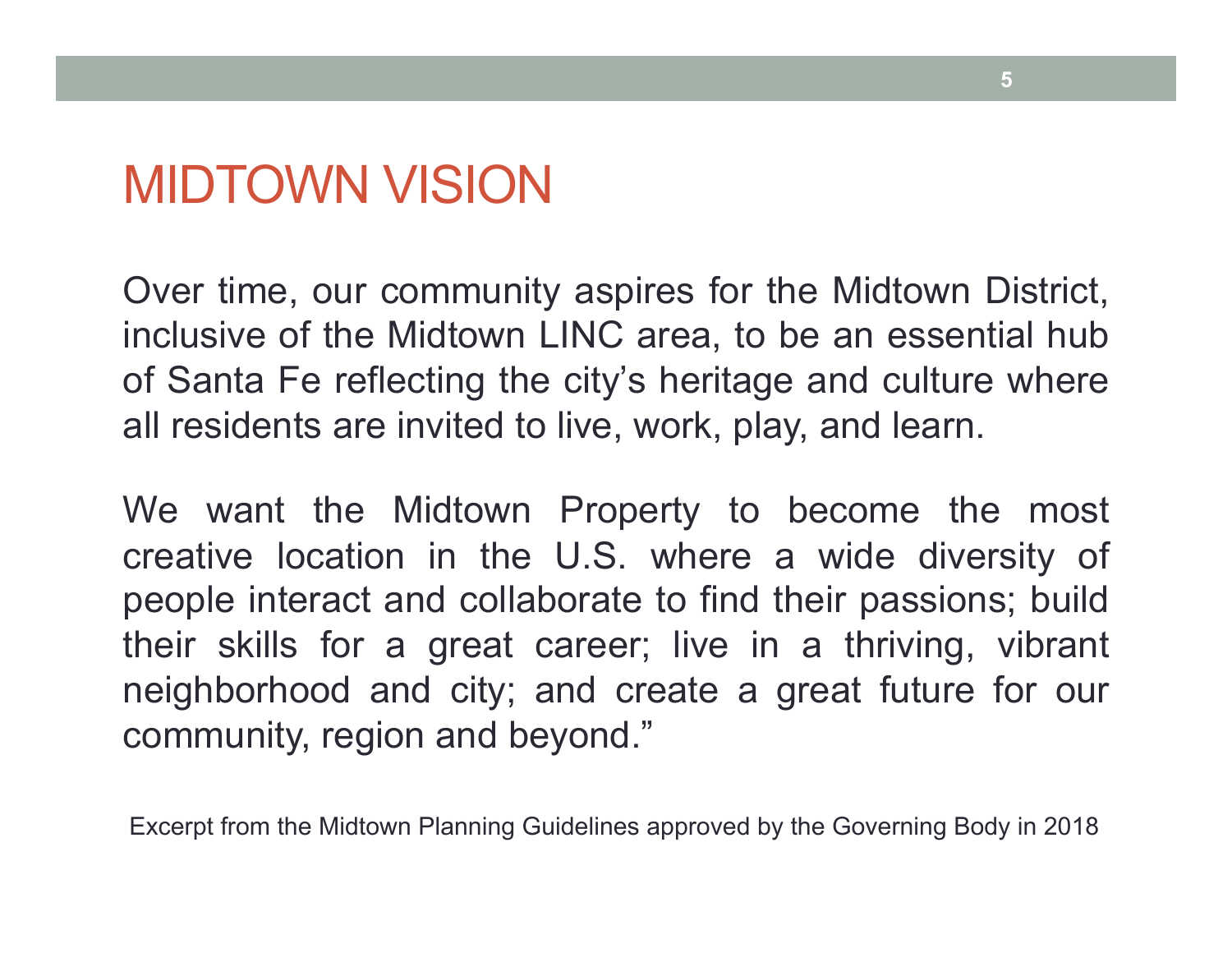# PLANNING SESSION – Listening

Confirmed projects that set the stage for Moving Midtown Forward to achieve the City's financial and economic objectives.

The Midtown Planning Team will proceed aggressively so that the initial projects are studied and ready to be incorporated into an affirmative a resolution for Governing Body and Council Committee approval in October 2021.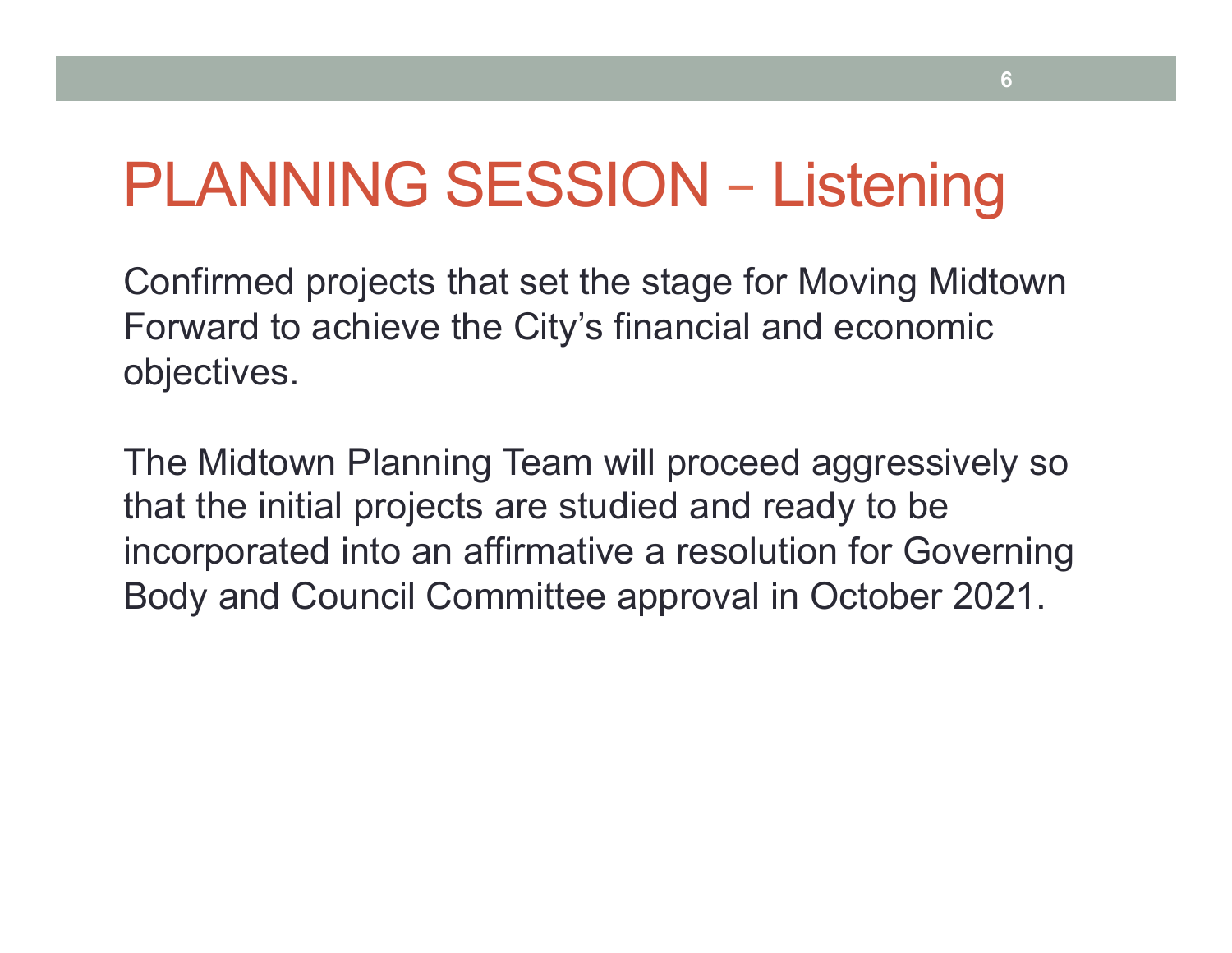**1. Rehabilitate and reuse the Fogelson Library complex as a Public Library & Community Learning Innovation Center.**  *Commence due diligence immediately.* 

**7** 

**2. Create a land use and development plan that will identify initial parcels for the development of mixed-use, mixed-income, and affordable housing.** *Schematic plans due in October.*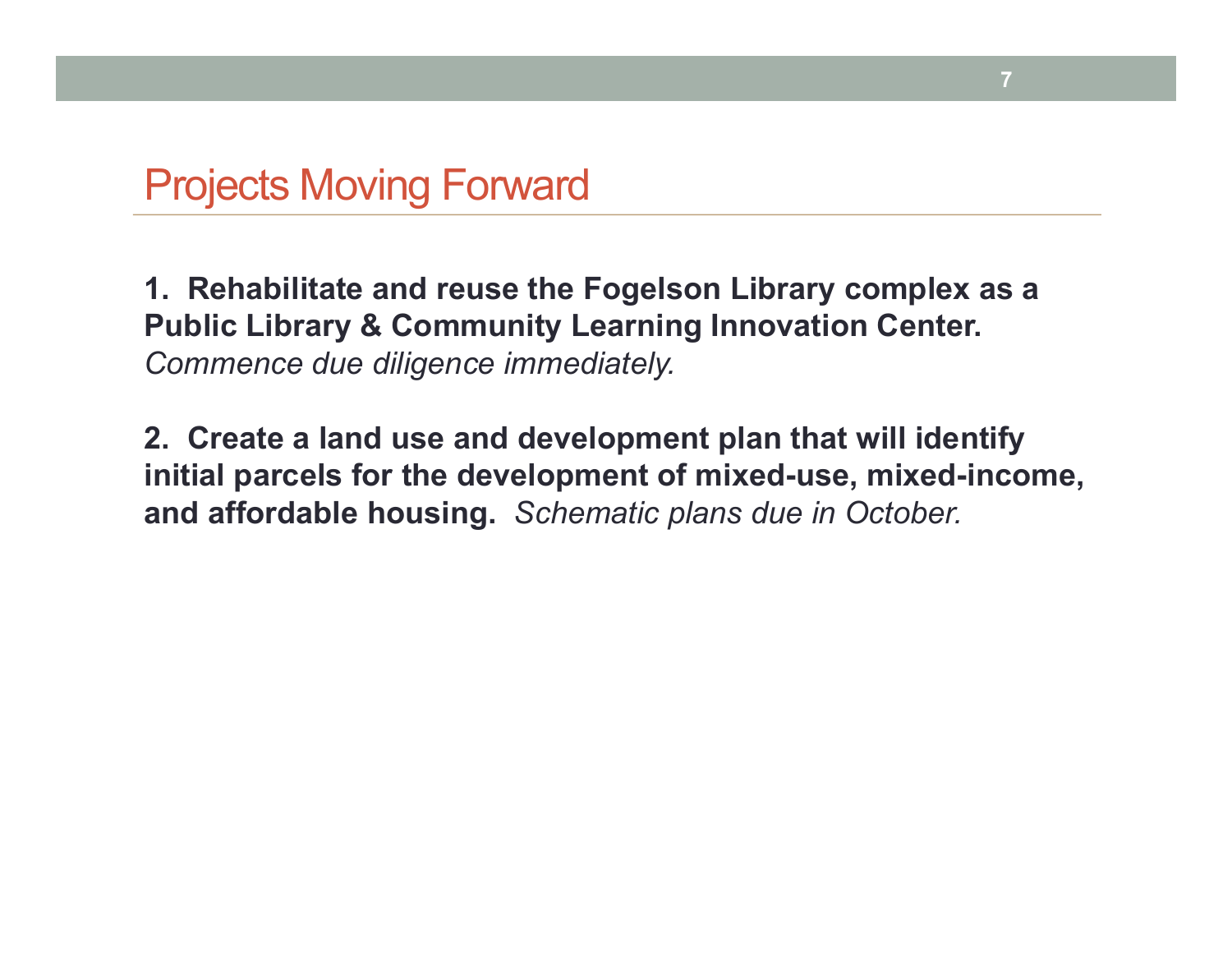**3. Analyze options for locating a new City Government and Community Services within the Midtown District that will take government services to the people in the center of Santa Fe.** *Commence analysis immediately.* 

Option 1: Rehabilitate and reuse three existing buildings for a City Hall and Community Services Campus

Option 2: Locate a city hall building on an adjacent city owned parcel.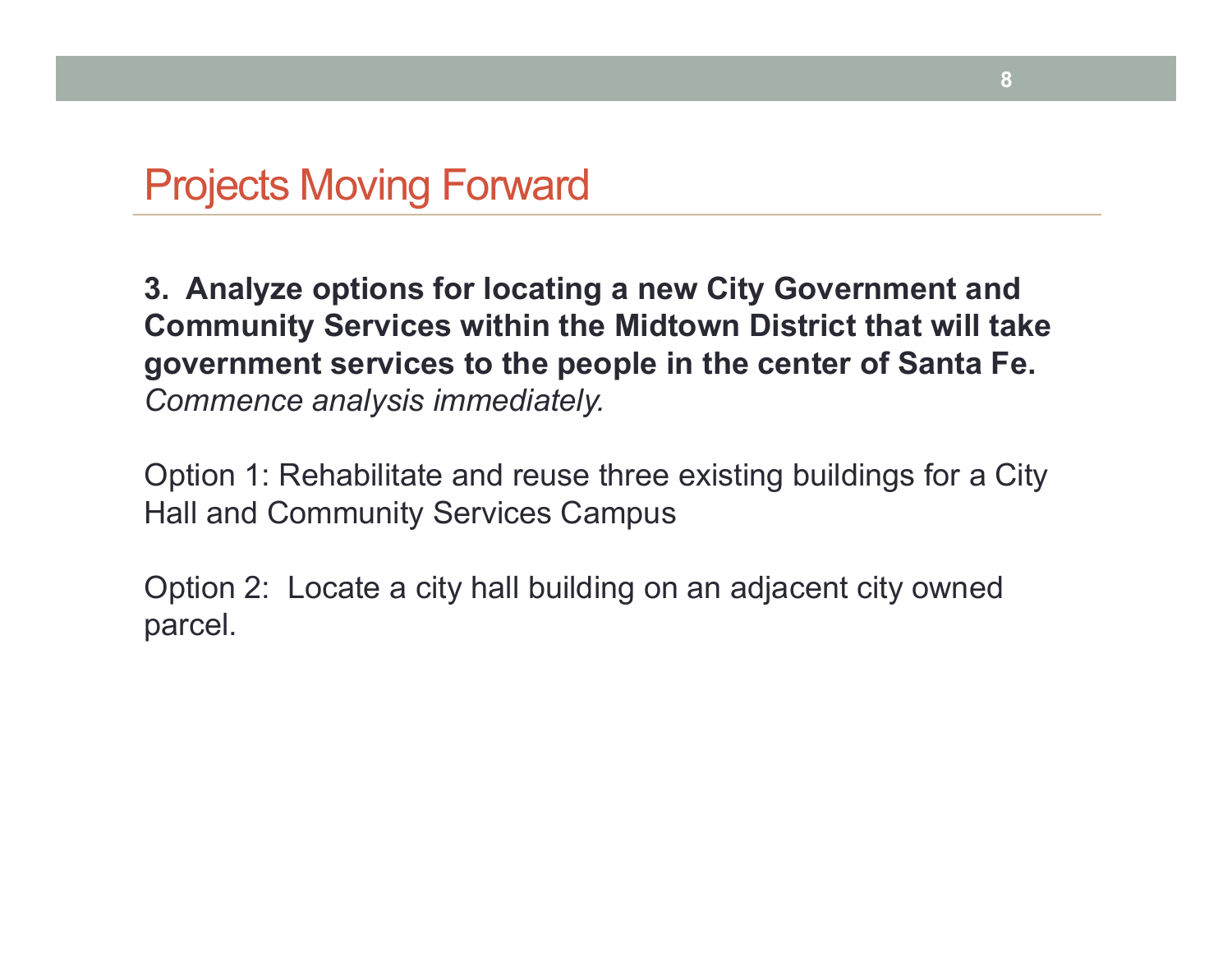**4. The City has assembled local, county, and state film offices to market and identify a qualified and experienced partner to expand the operations of the Midtown Garson Studios**. *Market site immediately.* 

**5. Rehabilitate and reuse the Visual Arts Complex to create a Community Arts and Culture Hub.** *Issue Request for Proposals in November.*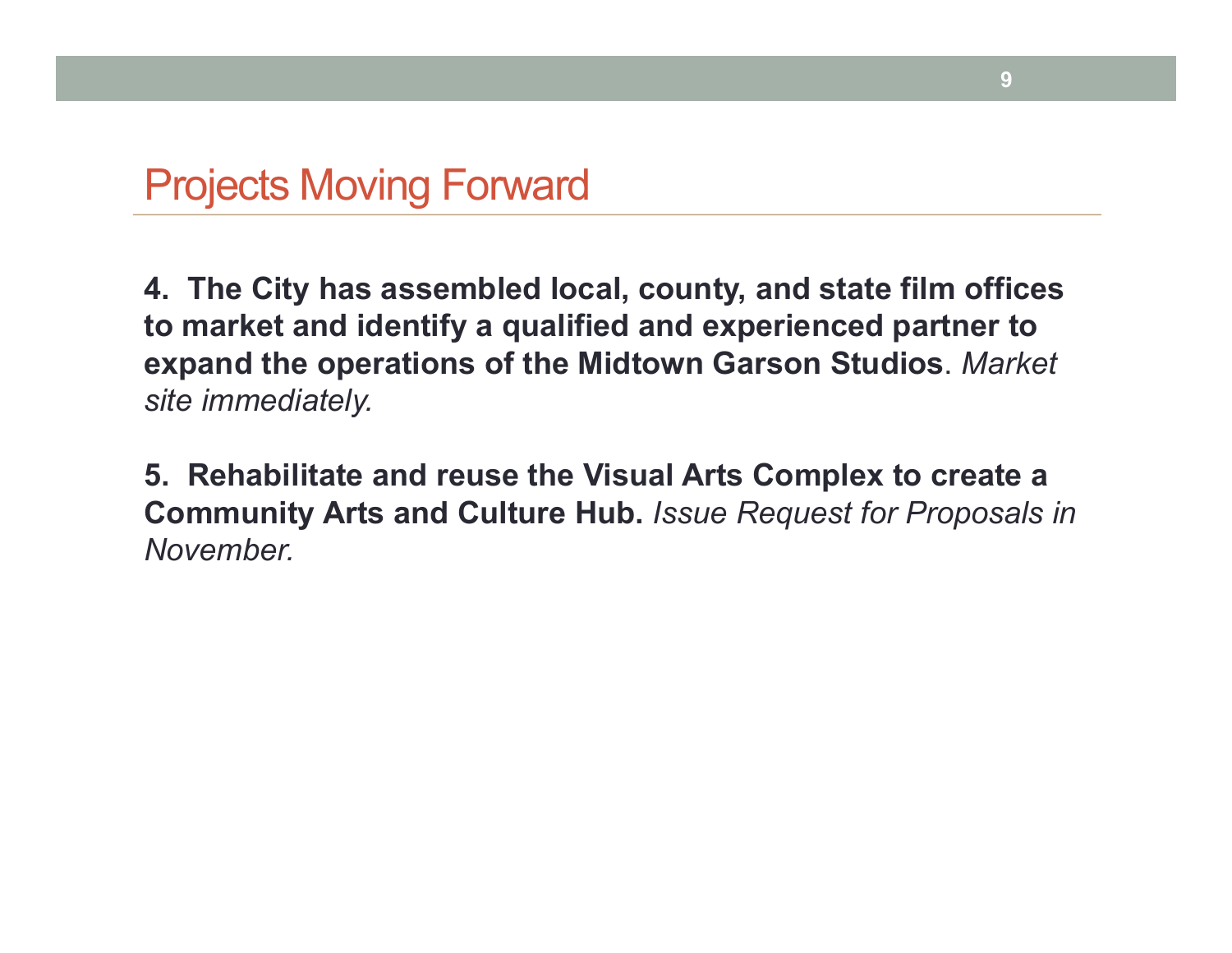**Midtown Planning Team is also developing the basis for a Midtown Metropolitan Redevelopment Area.** *Coincides with land use plans in October.*

**The Planning Team is developing a Midtown Community Development Plan that will address community priorities and requirements for development within the Midtown District.** *Draft in December/ January.* 

**The Midtown Planning Team will use as a guide the United States Green Building Council - Leadership in Energy and Environmental Design for Neighborhood Development (USGBC LEED: ND).** *Immediate*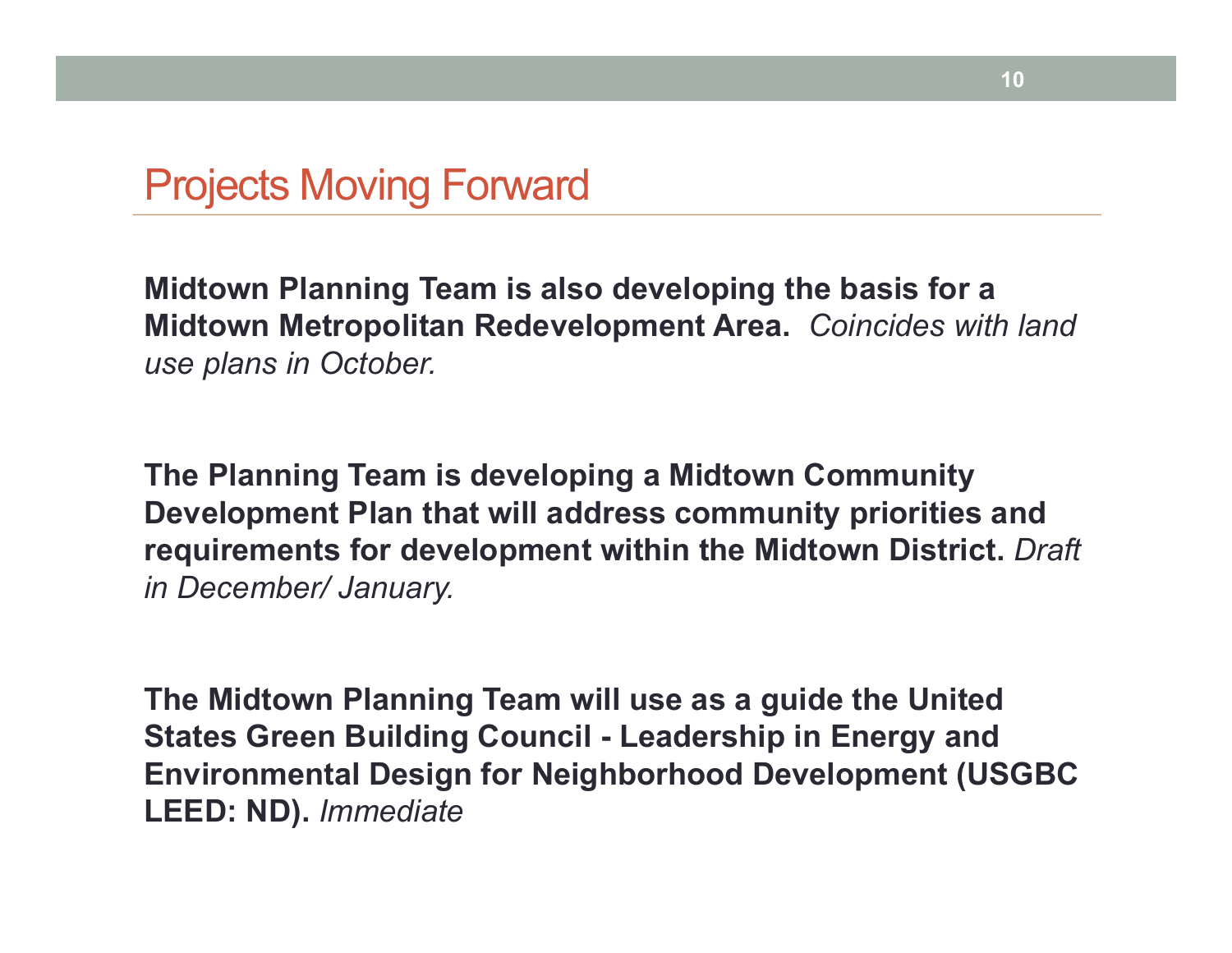### PLANNING SESSIONS – Workshop / Creating

**Wednesday, September 22**  City Planning Staff meetings

**Thursday, September 23** 

Public Workshop – Open Studio Southside Library (tbd)

**Friday, September 24**  Public Workshop – Open Studio Higher Education Center (tbd)

**Saturday, September 25**  Public Workshop – Open Studio Higher Education Center (tbd)